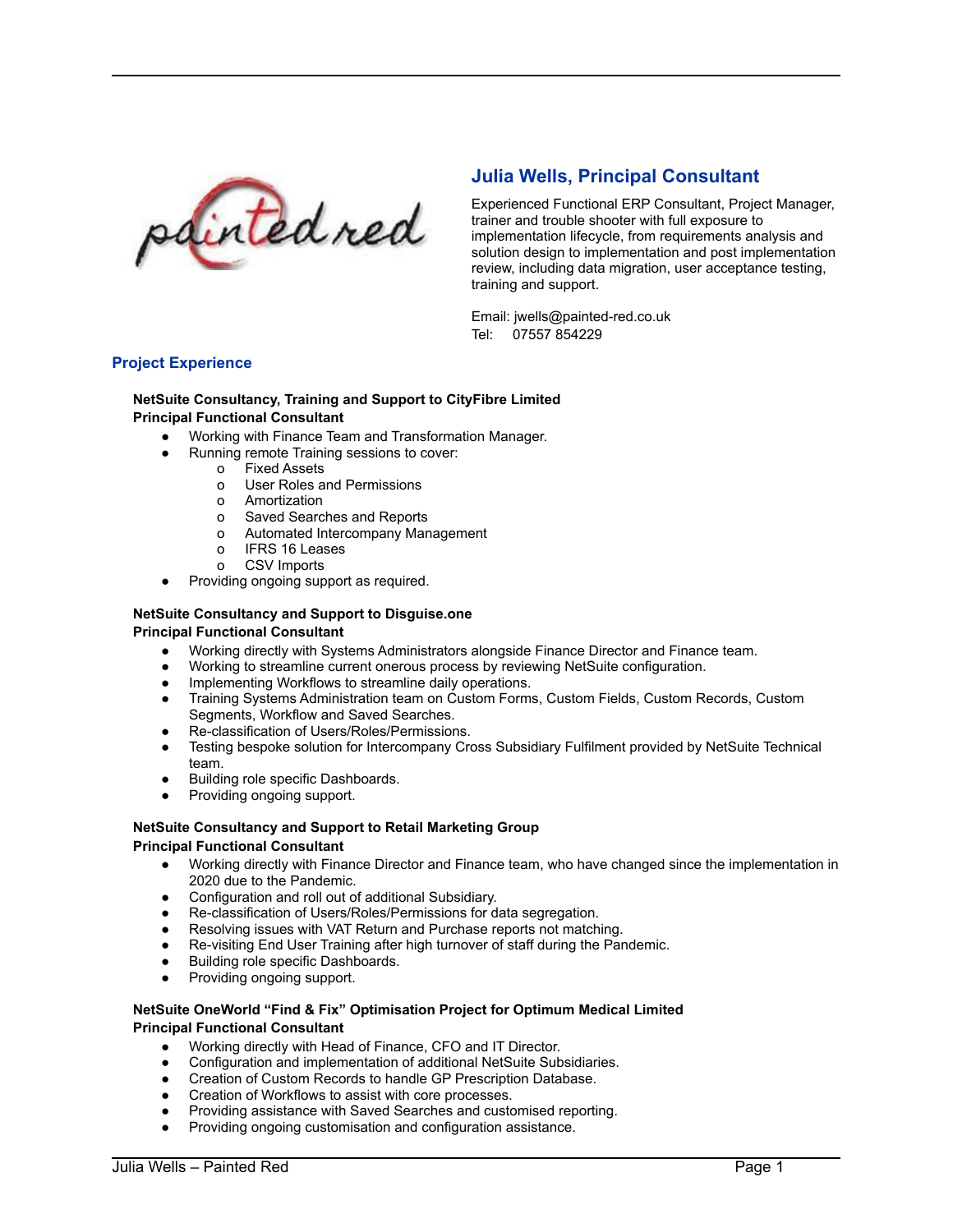- Providing specifications to and liaising with NetSuite Developers.
- Performing additional configuration and customisation as required.
- Undertaking User Acceptance Testing.
- Providing end user training and supporting documentation.
- **Building role specific Dashboards.**
- Implementation of Fixed Assets.
- Implementation of Automated Intercompany Management.
- Providing support to WMS consultant during implementation of NetSuite WMS.
- Liaising with NetSuite ACS team to transition OM to a different level of support on completion of project.

## **NetSuite OneWorld Implementation for Talon Outdoor**

## **Principal Functional Consultant**

- Working directly with IT Projects Manager.
- Configuration and implementation of core NetSuite across UK and US Subsidiaries.
- Data Migration of all transactions for previous 3 years.
- Creation of Custom Records to handle Campaigns and manage linked transactions.
- Creation of Workflows to assist with core processes.
- Providing assistance with Saved Searches and customised reporting.
- Providing ongoing customisation and configuration assistance.
- Providing specifications to and liaising with NetSuite Developers.
- Performing additional configuration and customisation as required.
- Undertaking User Acceptance Testing.
- Providing end user training and supporting documentation.
- Building role specific Dashboards.
- Implementation of Fixed Assets.
- Providing ongoing support to UK and US entities.

#### **NetSuite SuiteSuccess Implementation for Retail Marketing Group Principal Functional Consultant**

- Working directly with Finance Director and Finance team.
- Configuration and implementation of Record to Report.
- Configuration and implementation of Procure to Pay.
- Configuration and implementation of Fixed Assets.
- Data Migration for opening TB, open POs, Vendor Bills and Expense Reports.
- Advanced Approval Workflow for Procure to Pay processes.
- Creation of Custom Records to handle delegation of approval.
- Providing assistance with Saved Searches and customised reporting.
- Providing ongoing customisation and configuration assistance.
- Performing additional configuration and customisation as required.
- Providing end user training and supporting documentation.
- Liaising with NetSuite project team to resolve post go live configuration issues.
- Building role specific Dashboards.
- Providing ongoing support.

#### **NetSuite Case Management implementation for Zellis HR and Payroll Bureau Principal Functional Consultant**

- Providing NetSuite support to internal team for bespoke implementation of NetSuite Case Management.
- Liaising with NetSuite personnel to clarify requirements, test custom solutions and document processes.
- Providing end user training and supporting documentation.
- Providing ongoing support
- Designing custom forms, fields, and workflow to accommodate changing processes
- Creating custom record solutions to accommodate specific business requirements

## **NetSuite ERP implementation for GDS Group**

#### **Principal Functional Consultant**

- Working closely with Finance Director and Group Finance Manager on Data Migration tasks and reconciliation against legacy system.
- Providing assistance with creation of recurring Payroll journal to capture detail on Employee record.
- Providing assistance with Saved Searches and customised reporting.
- Providing ongoing customisation and configuration assistance.
- Performing additional configuration and customisation as required.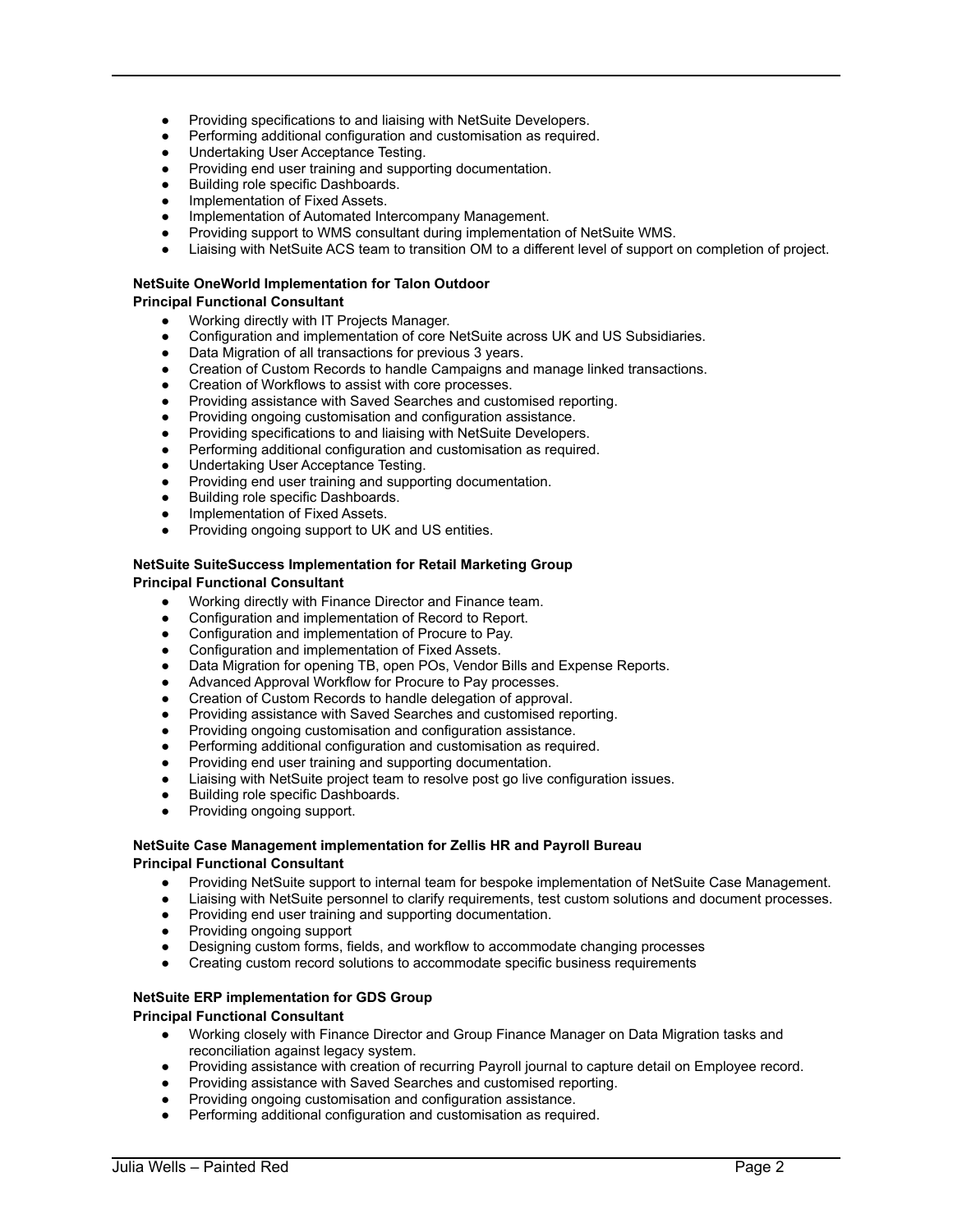- Providing end user training and supporting documentation.
- Providing ongoing support.

### **NetSuite ERP implementation for Prezola Limited Principal Functional Consultant**

- Implementation of NetSuite single instance.
- Leading the Analyse phase by running onsite business mapping sessions to facilitate requirements gathering.
- Delivering detailed business requirements documentation (BRD) and GAP analysis in accordance with NetSuite One Methodology.
	- Configuration of NetSuite ERP including:
		- o Record to Report
		- o Design to Build
		- o Procure to Pay
		- o Order to Cash
- Delivering Configuration workshops for all core functionality.
- Liaising with third party integration providers throughout.
- Liaising with NetSuite Partner and client Technical teams in relation to re-development of Order Items.
- Liaising with WAERlinx WMS in relation to warehouse integration with NetSuite.
- Providing end user training and supporting documentation.
- Providing post go live support.

# **NetSuite ERP support for Kognity, a Swedish company providing Digital Textbooks**

## **Principal Functional Consultant**

- Implementing Fixed Asset module.
- Configuration of additional UK Subsidiaries.
- Implementing Contract Renewals.
- Implementing Advanced Revenue Management.
- Reviewing and reconfiguration of roles and permissions.
- Providing assistance with Saved Searches and customised reporting.
- Providing ongoing customisation and configuration assistance.
- Performing additional configuration and customisation as required.
- Configuration of Workflows to streamline current processes.
- Providing assistance with data imports.
- Integration with Stripe/SuiteSync.
- Implementing Dunning Procedures.
- Providing ongoing system and business solution advice and guidance.
- Running Workshops on Customised Reporting and Saved Searches via video link.
- End user training provided via video link.

## **NetSuite ERP support for Prodec Limited**

#### **Functional Consultant**

- Redesigning Advanced PDF layouts across multiple Subsidiaries.
- Reviewing and reconfiguration of roles and permissions.
- Providing assistance with Saved Searches and customised reporting.
- Providing ongoing customisation and configuration assistance.
- Supporting Fixed Asset module.
- Supporting existing Advanced Revenue Management module.
- Performing additional configuration and customisation as required.
- Configuration of Workflows to streamline current processes.
- Providing assistance with data imports.
- Providing ongoing system and business solution advice and guidance.
- Providing end user training and workshops.
- Evaluating and providing guidance on the implementation of CRM functionality.
- Configuration of additional Subsidiary.

## **NetSuite ERP support for SuperAwesome Limited Functional Consultant**

● Support provided to Finance team who had been live with NetSuite for 18 months.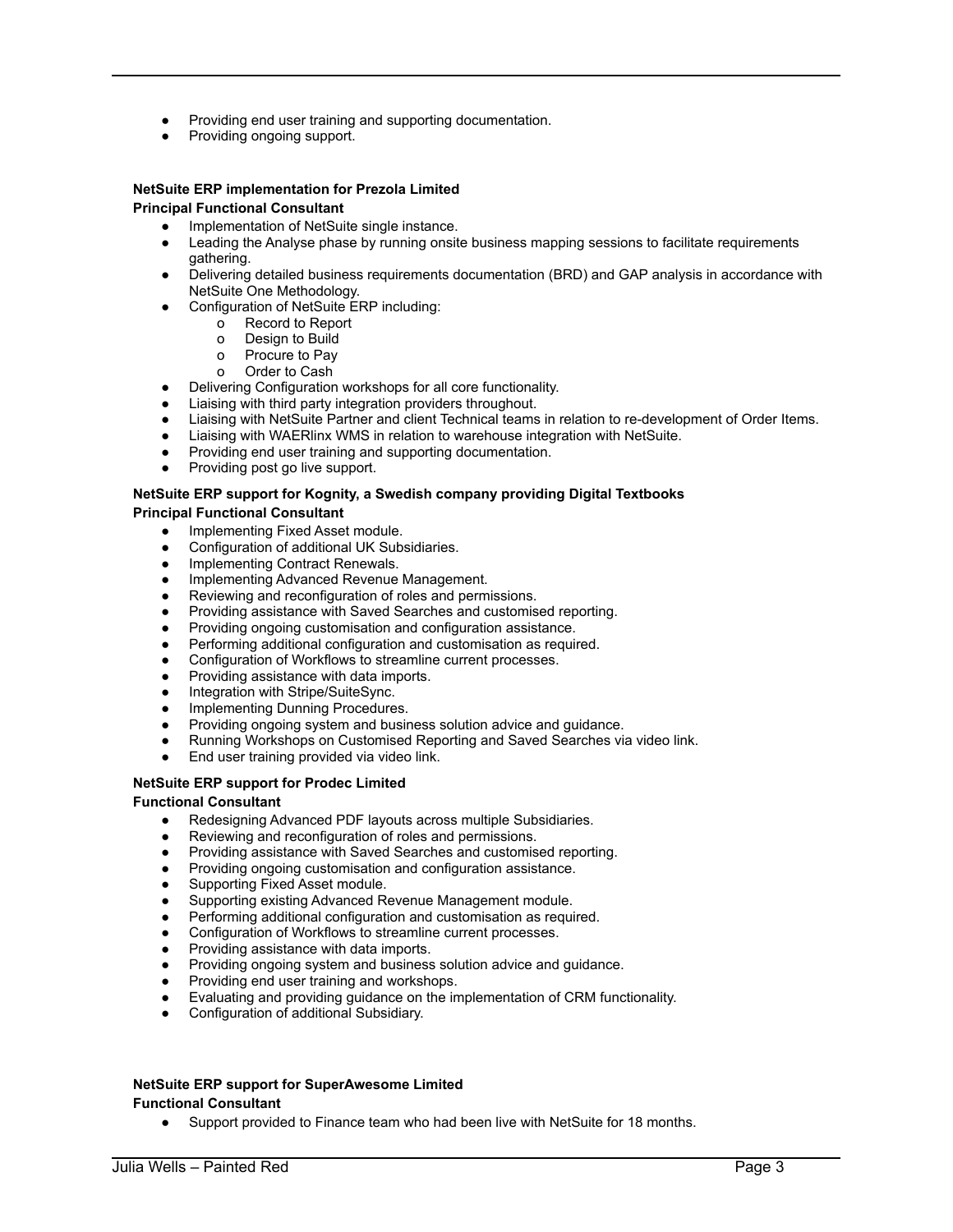- Implementing BACS file generation and EFT payments for Vendors and Employees.
- Reviewing and reconfiguration of roles and permissions.
- Providing assistance with creation of recurring Payroll journal to capture detail on Employee record.
- Providing assistance with Saved Searches and customised reporting.
- Providing ongoing customisation and configuration assistance.
- Performing additional configuration and customisation as required.
- Setting up statistical accounts and corresponding saved searches and allocation schedules.
- Providing functional mapping documentation of processes.
- Providing end user training, both classroom style and one to one.
- Configuration of Workflows to streamline current processes.
- Testing scripted solutions provided by NetSuite Developer.
- Providing assistance with data imports.
- Providing support for Dunning roll out.
- Providing support for CRM development.
- Providing support for Advanced Revenue Management.

#### **NetSuite ERP implementation for Ivy Park (part of Arcadia Group) Functional Consultant and Trainer**

- Greenfield implementation.
- Support provided to internal Project Manager.
- Assisting with set up of Matrix items and Grid Order Management.
- Setting up Landed Cost templates.
- Providing assistance with Saved Searches and customised reporting.
- Providing ongoing customisation and configuration assistance.
- Performing additional configuration and customisation as required.
- Providing full onsite end user training across all business areas.
- Providing end user training guides for future reference.
- Providing substantial assistance with User Acceptance Testing across all business areas.
- Testing scripted solutions provided by NetSuite Developer.
- Assistance with Data Migration.
- End user Go Live support, advice and quidance.

## **NetSuite ERP implementation for Lily's Kitchen**

## **Assistant Project Manager and Functional Consultant**

- FMCG environment with lot numbered inventory.
- Support provided to internal Project Manager.
- Advising on best practices and process improvements.
- Providing assistance with Saved Searches and customised reporting.
- Providing ongoing customisation and configuration assistance.
- Performing additional configuration and customisation as required.
- Working closely with Finance team to reconcile data between Sage legacy Systems and NetSuite.
- Support provided to Finance team for month end and year end procedures.
- Assisting Finance team with online VAT and EC Sales reporting.
- Providing end user training.
- Providing end user training guides for future reference.
- Assisting with User Acceptance Testing for each department.
- Testing scripted solutions provided by NetSuite and documenting new processes.
- Substantial assistance with Data Migration.
- End user onsite Go Live support, advice and guidance.
- Onsite post Go Live assistance, support and further training.

#### **During full time permanent role with NetSuite from December 2015 – March 2017 NetSuite ERP greenfield implementation for startup organization within high profile Builders' Merchant.**

#### **Lead consultant**

- NetSuite ERP delivered in a phased approach.
- Leading the Analyse phase by running onsite business mapping sessions to facilitate requirements gathering.
- Delivering detailed business requirements documentation (BRD) and GAP analysis in accordance with NetSuite One Methodology.
- Configuration of initial phase of NetSuite ERP including:
	- o Record to Report
	- o Design to Build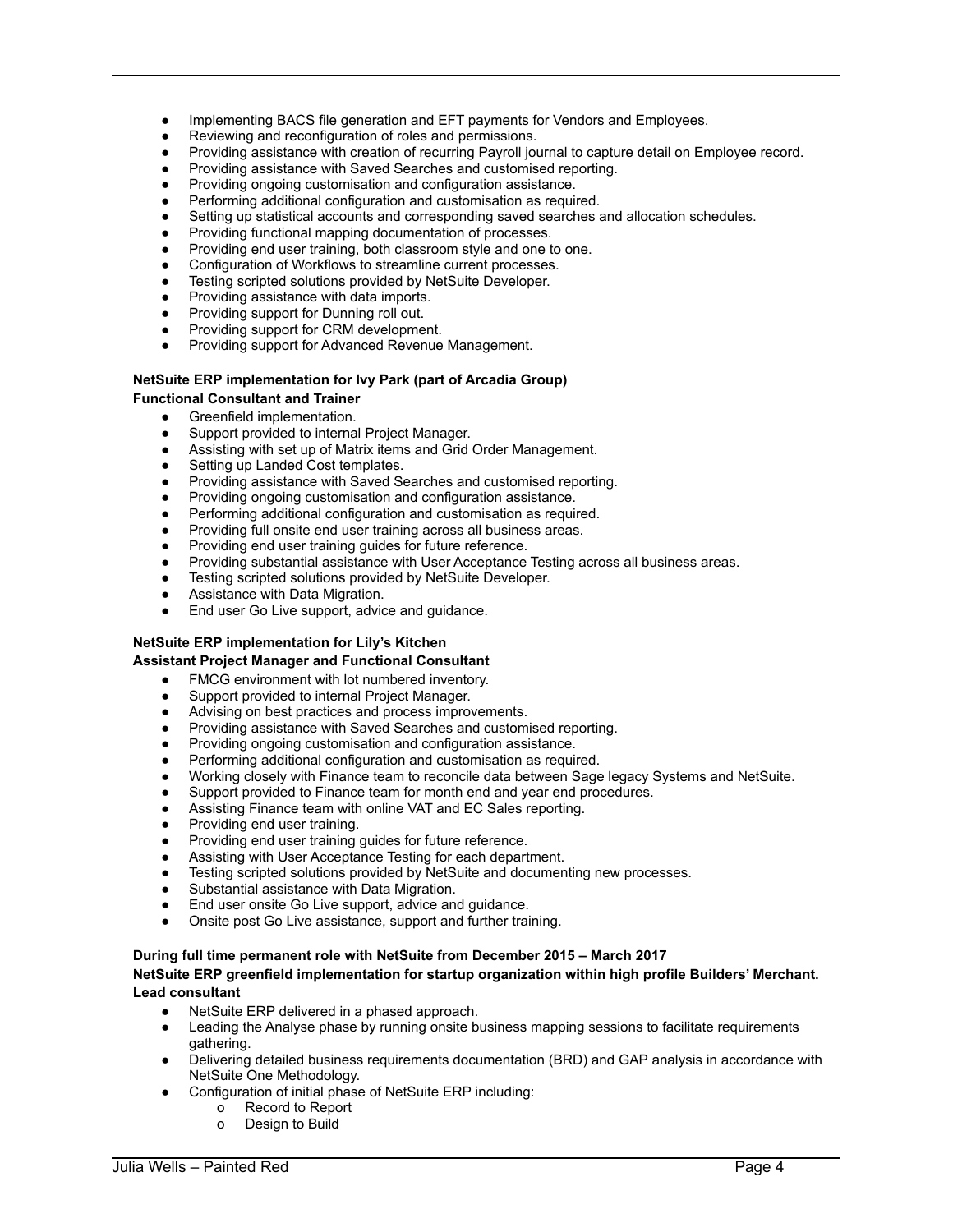- o Procure to Pay
- o Order to Cash
- Delivering Configuration workshops for initial phase.
- Delivering complex functional requirements documentation (FRD) to provide solutions for GAPs identified during the Analyse phase.
- Liaising with third party integration providers throughout.
- Liaising with NetSuite Technical consultants throughout.
- Configuration of second phase of NetSuite ERP including:
	- o Marketing to ROI
	- o Record to Report (Advanced Financials, Fixed Asset Management, Budgets)
	- o Design to Build (Assemblies & Work Orders, Advanced Inventory Management)
	- o Lead to Order
	- o Order to Cash
	- o Procure to Pay (3 Way Match)
	- o Call to Resolution
	- o CRM Task Management

## **During full time permanent role with NetSuite from December 2015 – March 2017**

**NetSuite OneWorld ERP accelerated implementation for global manufacturer of heart rate monitors. Lead consultant**

- NetSuite OneWorld for 6 subsidiaries in 4 countries.
- NetSuite ERP delivered using the accelerated approach.
- Leading remote requirements gathering sessions.
- Delivering business requirements documentation (BRD).
- Configuring core system in line with BRD:
	- o Record to Report
	- o Design to Build
	- o Procure to Pay
	- o Order to Cash
	- o Intercompany transaction management

## **During full time permanent role with NetSuite from December 2015 – March 2017 NetSuite OneWorld ERP and SCIS accelerated implementation for London fashion retailer. Lead consultant**

- NetSuite OneWorld ERP and SCIS (Suite Commerce In Store) delivered using the accelerated approach.
- Leading onsite requirements gathering sessions.
- Delivering business requirements documentation (BRD) for ERP and SCIS.
- Configuring core system in line with BRD:
	- o Record to Report
	- o Design to Build (Matrix Items)
	- o Procure to Pay
	- o Order to Cash
	- o SCIS
- Delivering onsite configuration workshops for ERP and SCIS.
- Defining user acceptance scenarios and test plan.
- Providing advice and guidance throughout user acceptance testing phase.
- Advising on best practices and process improvements.
- Assisting with Data Migration.
- Providing onsite Go Live assistance and delivering onsite workshops.
- Post Go Live support and onsite training of staff.

## **During full time permanent role with NetSuite from December 2015 – March 2017**

#### **NetSuite ERP ongoing support to UK company providing mobility products and daily living aids. Principal consultant**

- NetSuite ERP shared implementation, live in 13 stores across the UK and Head Office.
- Onsite post Go Live assistance.
- Advising on best practices and process improvements.
- Working closely with NetSuite Partner to implement additional functionality.
- Delivering onsite workshops to educate staff.
- Providing onsite assistance and advice and guidance during each new store roll-out.
- Providing assistance with Saved Searches and customised reporting.